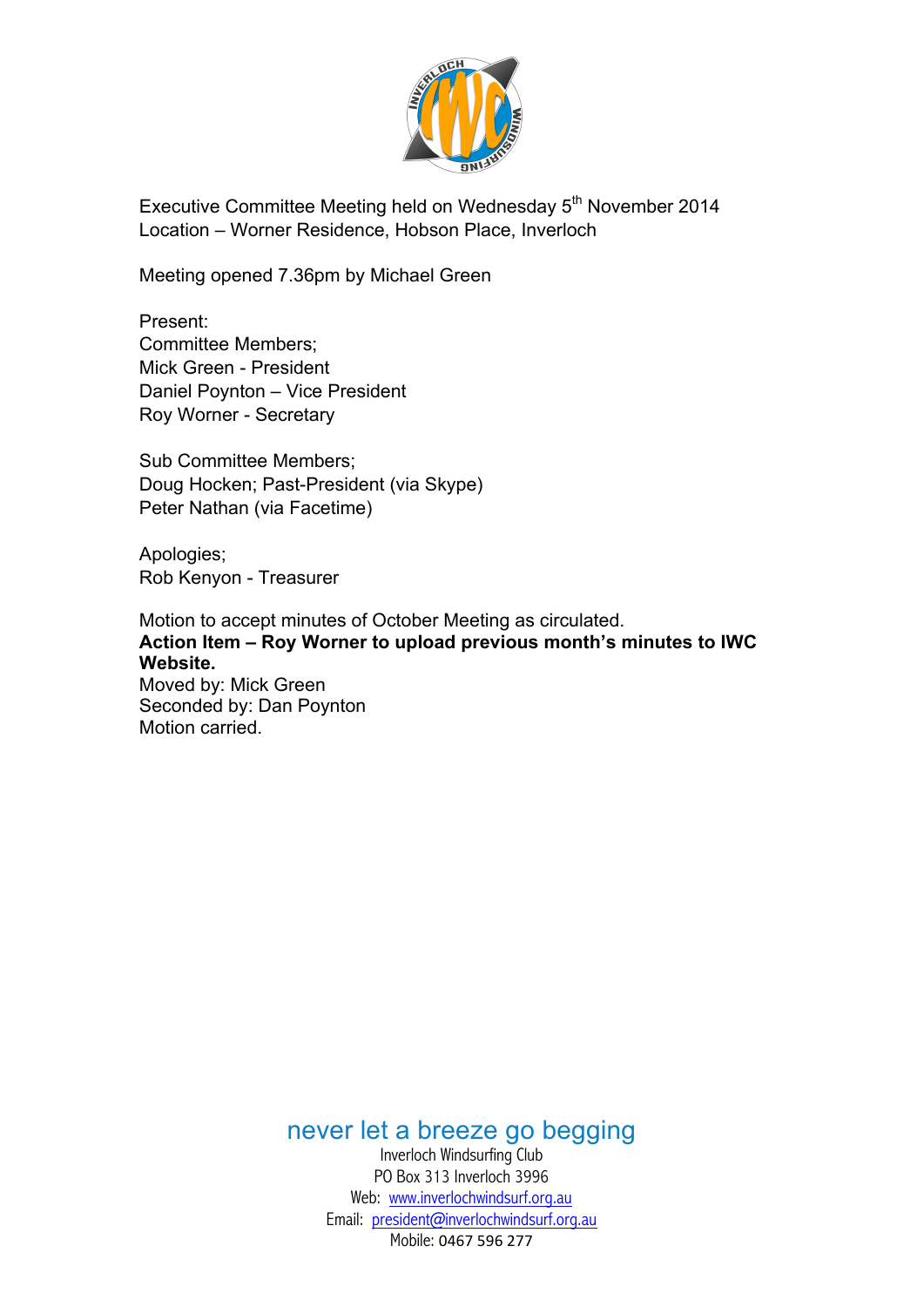

#### Corro In:

| 30/9/14           | YV                      | Doug Hocken                 | Inverloch Windsurfing Discover Sailing Day           |  |
|-------------------|-------------------------|-----------------------------|------------------------------------------------------|--|
| 10/10/14          | Gippsport               | Mick Green                  | Getting Gippsland Active 2014                        |  |
| 10/10/14          | Ben Georgiou            | Roy Worner                  | New member requesting attendance at Season Opener    |  |
| 17/10/14          | <b>Ben Georgiou</b>     | Roy Worner                  | New member requesting attendance at Season Opener    |  |
|                   | 20/10/14 Peter Jose     | Doug Hocken                 | Possible INtuition attendance                        |  |
| 20/10/14          | Guy Cribb               | Doug Hocken                 | Guy Cribb 'Out of office'                            |  |
| 20/10/14          | Doug Hocken             | Mick Green / Dan<br>Poynton | Guy Cribb / Dunkerbeck Speed Challenge               |  |
| 21/10/14          | Doug Hocken             | Mick Green                  | <b>IWC</b> Ideas                                     |  |
| 21/10/14          | Mick Green              | <b>Michael Doble</b>        | Second Hand Windsurf Equipment                       |  |
| 21/10/14          | Doug Hocken             | Mick Green                  | Example of Previous CAV Submission Documents         |  |
| 22/10/14 VentralP |                         | Mick Green                  | Melbourne Network Downtime Apology                   |  |
| 23/10/14          | <b>Vickers Stickers</b> | <b>IWC</b>                  | <b>Sticker Printing Promotional Email</b>            |  |
| 23/10/14          | Gippsport               | <b>IWC</b>                  | <b>Gippsport Supporting Country Sport</b>            |  |
|                   | 23/10/14 Peter Nathan   | Mick Green                  | Acceptance of Committee Assistance                   |  |
|                   | 17/10/14 Paul Buckley   | Craig Hollins               | <b>Request for Club Facilities</b>                   |  |
| 17/10/14 YV       |                         | <b>IWC</b>                  | Inclusive Club Standard                              |  |
| 29/10/14          | <b>Vickers Sticker</b>  | <b>IWC</b>                  | Water Safety & Access - Anderson Inlet               |  |
|                   | 05/11/14 Max Wells      | Dan Poynton                 | Water Safety & Access - Anderson Inlet               |  |
| 28/11/14          | Andrew Daff             | Mick Green                  | Feedback on Lucky Gust - potential event opportunity |  |
| 05/11/14          | Doug Hocken             | Mick Green. Dan<br>Poynton  | <b>IWC Community Liaison Proposed Description</b>    |  |

### Corro Out:

| 3/10/14  | Doug Hocken         | Guy Cribb                                                                                                                                   | INtuition 2015                               |
|----------|---------------------|---------------------------------------------------------------------------------------------------------------------------------------------|----------------------------------------------|
| 13/10/14 | Doug Hocken         | Gerry (Club member)                                                                                                                         | Request to attend INtuition                  |
| 20/10/14 | Doug Hocken         | Guy Cribb                                                                                                                                   | INtuition 2015 - request to confirm dates    |
| 20/10/14 | Doug Hocken         | Peter Jose; Jason Ware                                                                                                                      | Possible INtuition attendance                |
|          | 20/10/14 Mick Green | Craig Hollins, Daniel<br>Poynton, Doug Hocken,<br>Simon Chambers, Cara<br>Fenney, Peter Nathan, Rob<br>Kenyon, Ian Fenney,<br>Natasa Worner | <b>IWC AGM &amp; Committee Focus</b>         |
|          | 20/10/14 Mick Green | Doug Hocken                                                                                                                                 | Guy Cribb / Dunkerbeck Speed Challenge       |
|          | 22/10/14 Mick Green | Doug Hocken / Peter<br>Nathan                                                                                                               | Committee Assistance                         |
| 25/10/14 | Doug Hocken         | Josh Buxton                                                                                                                                 | INtuition request for dates                  |
|          | 29/11/14 Mick Green | Simon Chambers                                                                                                                              | Request for Assistance in Sub Committee role |

### **\*\*ACTION ITEM – Roy Worner to scan and email response from Council to Exec & extended members.**

# never let a breeze go begging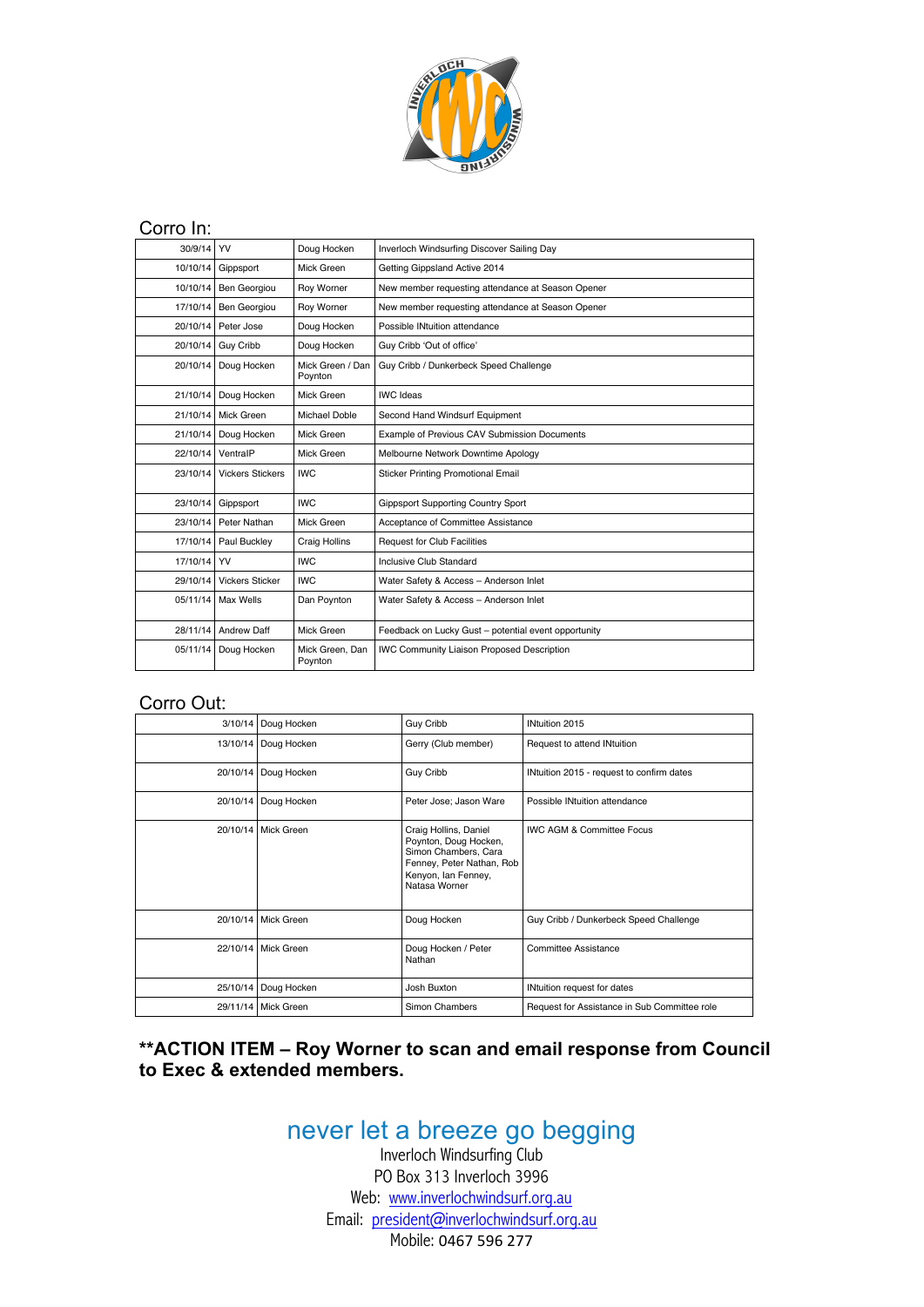

Mick Green opened by discussing the written response from Council regarding our application for consideration of storage. At this stage they are not permitting us to progress any storage facilities on the Cuttriss Street precinct development.

We are encouraged to contact Council to discuss a future review of developing sporting bodies in Inverloch. Mick Green / Dan Poynton to take this matter on board going forward.

Mick Green – YV are seeking our membership numbers, for their records and purposes. Doug Hocken advised regarding our initial estimates provided to YV previously. Membership fee's advised to YV previously: \$1198 (2012) \$3045 (2013).

**\*\*ACTION ITEM: Rob Kenyon to isolate Membership Fee's for 2013/14 and liaise with Mick Green for provision to YV.**

Mick Green – An Inclusive Standard document has been received from YV, IWC Committee will work through this document to ensure we meet the required standards going forward.

Mick Green – There has been good feedback already received from our members regarding the new "Lucky Gust" newsletter. Including some senior / experienced members who are hoping to provide further assistance in events. Mick is hoping to run this fortnightly during summer season, in conjunction with Peter Nathan running the Whereami, gives us several good solid connections with our members.

Mick Green – Stickers – Mick will revert to Vickers Stickers (regarding recent quote received for Sail Stickers), after speaking with Ern Gal regarding application / 'stickiness'.

Doug Hocken – We have been going back / fro with Guy Cribb in regards to potentially moving the dates, to possibly swap with the Core Wave session dates (around 27-29 January 2015). Hopefully this will work in regards to accommodation etc, and public numbers on the beach etc.

Mick Green – We have approached Simon Chambers regarding assistance with our Equipment Management. We are yet to hear from Simon, however we will keep this offer open until Simon advises.

Mick has also heard from Ian Fenney regarding current IWC Committee, and structure going forward.

Dan Poynton has also had further feedback regarding re-structure, positive outlook for our approach to project based setup.

## never let a breeze go begging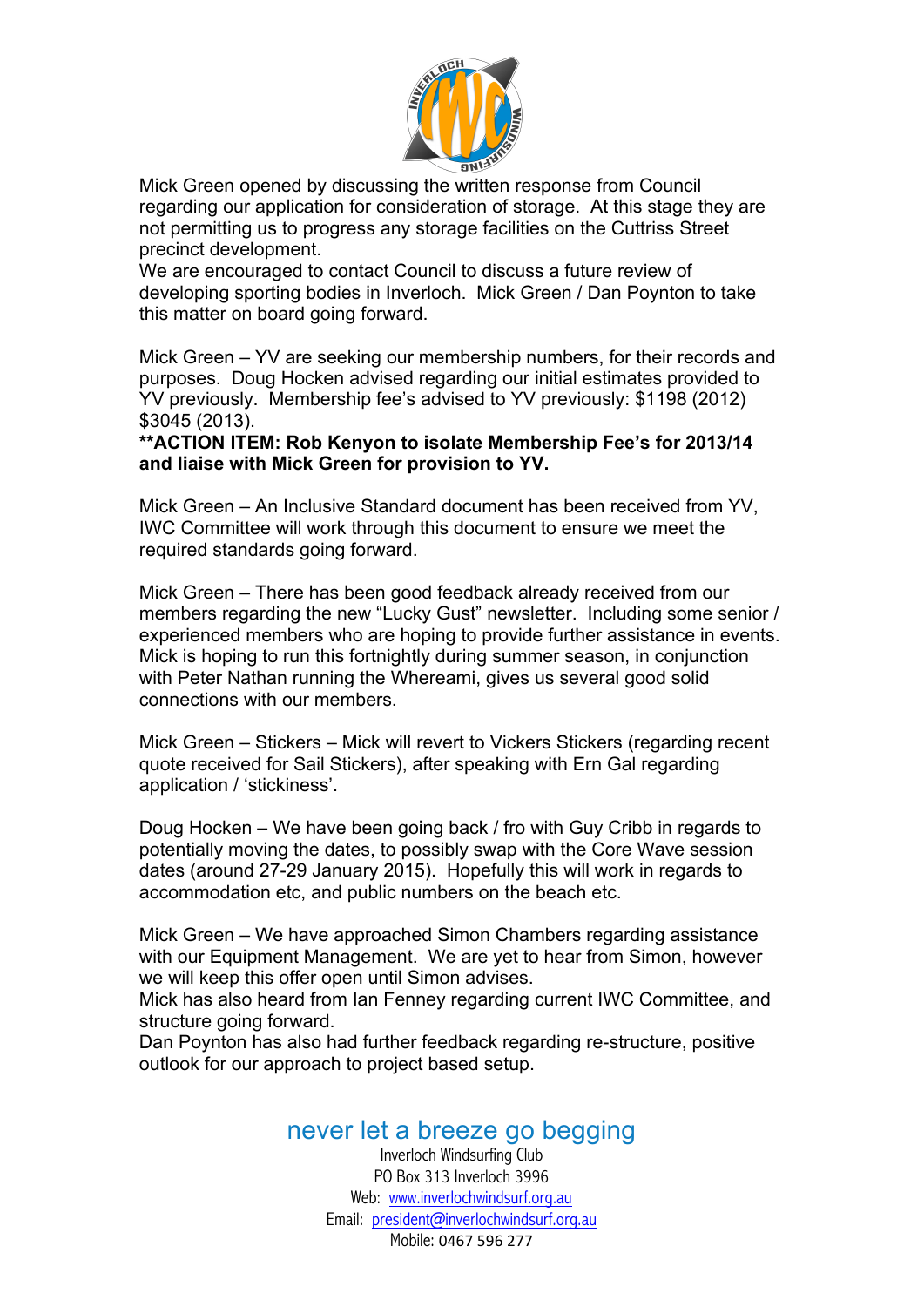

Mick Green – Regarding roles and descriptions going forward, we will now have documented Position Descriptions.

Media – This will become a diverse role including being a Welcoming Officer, Media Contact role development and operations for social media outlets, writing media releases etc.

A draft PD to be circulated for comment.

Further discussion on the Viber outlet for contact with our members, utilizing two groups, one for Inverloch locals and the other for our Melbourne based members.

Membership – probably not too much needs to be updated on this, perhaps an update to our Welcome Pack for our new members could be an idea.

Mick Green – outlined draft Position Descriptions for President, Vice-President, Secretary and Treasurer. Fairly generic descriptions, and these will be forwarded to all for comment.

8.20pm - Lost connection with Peter Nathan via Facetime

Doug Hocken outlined proposed Community Liaison role, in particular to the wide spread of our members across geographical areas.

Dan Poynton commented that one perspective of this role could be, as a contact point between the Executive Committee and broader members, along with being an Advocacy role, especially given Doug's experience and current connections. Mick & Dan should take up the mantle of 'store' relationships. Doug outlined that in our new model we need to consider that the Exec level of Committee, needs to be separated from the next tier / project level.

8.33pm – Peter Nathan rejoined via teleconference.

Doug Hocken requested that the Executive Committee needs to consider this document, as an initial starting point to establish how / what Doug's role could be going forward.

The 'Liaison Role' will be quite diverse, and could be a mentor role for the current President, a contact point for internal members, support person for members who require assistance in projects etc.

Peter Nathan – stated that we need to ensure we maintain a 'strong' connection between our diverse locations of our members. Mick Green commented that this is an area that we perhaps need to spend further time and focus on, to ensure this is met. Particularly using our key Melbourne contacts.

## never let a breeze go begging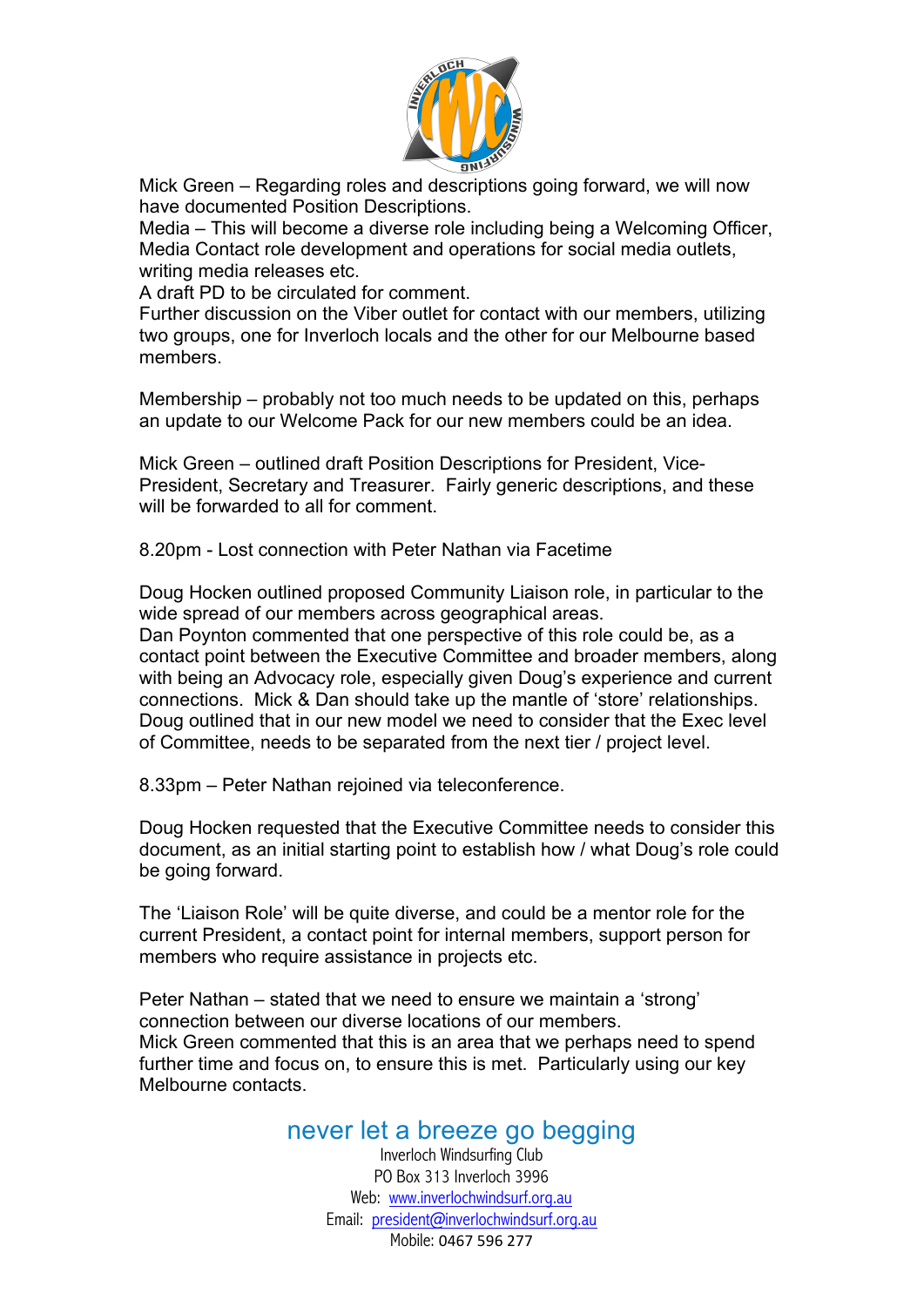

Mick Green – Events: We need to 'lock-in' a couple of our next events. Aside from Guy Cribb and Discover Sailing, perhaps we could consider a December – Training day.

Mick is keen for us to continue our social sailing approach, whilst further events are scheduled.

Doug Hocken – Has picked up 100 showbags (containing a sticker & cap), for the Discover Sailing day. These need to be collated and distributed on the day, but we could also take the opportunity to promote local businesses / tourism? Doug Hocken will approach SHQ for any further items, to be included in the showbags.

Mick Green also advised that we should perhaps consider running key marquee events, which attract good turn up, rather than several events witch are poorly attended.

Doug Hocken – questioned the Council response regarding storage, in particular what is the area in question for the Cuttriss Street Development; and what is the DEPI document referred to? Mick & Dan to investigate further. Dan Poynton also commented on a converted caravan / trailer by an ACT speed team, perhaps we could look for this as an avenue – with a potential view to storing at Bass Coast Storage ?

Doug Hocken queried status of Dunkerbeck Speed Event - Where does Committee want to progress? Committee feels that we don't expect to be able to secure that sort of level of funding, so perhaps we need to consider putting this on hold for the moment. Doug Hocken will revert to Bjorn Dunkerbeck accordingly.

Doug also queried if Committee is interested in contacting State Rep's for GPSTC, to hold a similar speed event. Committee agrees that this is an important precursor for any speed event, and in generating interest in these style of events.

Doug Hocken – Club Cap – Perhaps we need to consider a bulk purchase of these items, for sale to our members and a visual presence. Committee confirmed this is important and should progress.

never let a breeze go begging